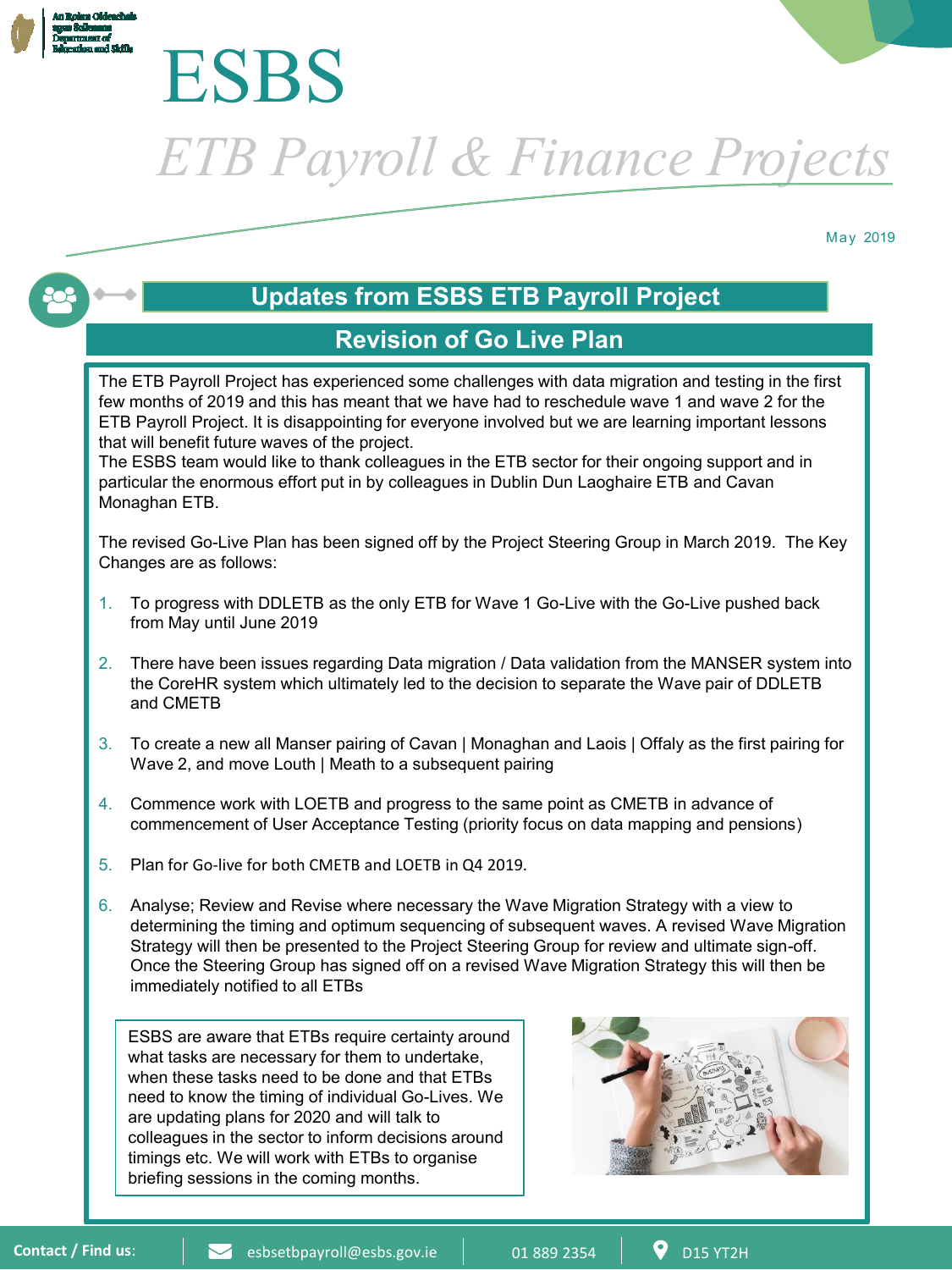





## **Cavan | Monaghan ETB and Laois | Offaly ETB Update**

- Engagement with Laois | Offaly has commenced
- CMETB and LOETB have both aligned all their pay-dates to the ESBS pay-dates
- $\triangleright$  ESBS are working on resolving the Manser Data Migration / Validation issues with excellent support from the staff in CMETB and from Datapac
- ▶ Detailed Plans for both CMETB and LOETB are being drafted to incorporate all project elements leading up to Go-Live for both ETBs.

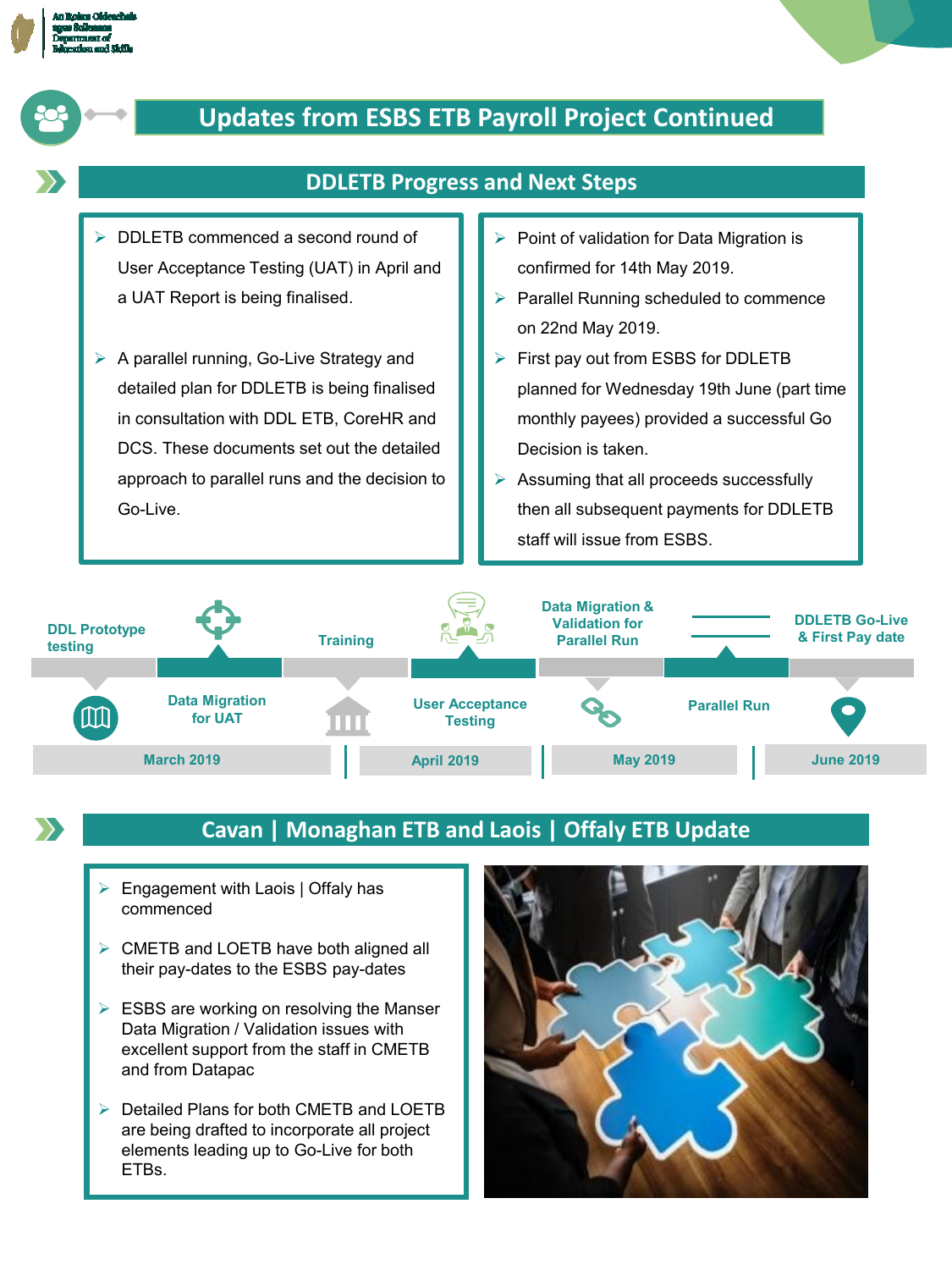



# **Updates from ESBS ETB Payroll Project Continued**

# **ESBS delivers training to DDL ETB's Nominated Trainers**

- ESBS teamed up with CoreHR to deliver training to Dublin | Dún Laoghaire (DDL) ETB's Nominated Trainers in advance of the migration of DDL's Payroll to ESBS.
- The ESBS Change and Communications Training Team developed the training materials which included training manuals and training exercises which were used throughout the training sessions.
- Over a six day training schedule the ESBS and CoreHR Trainers covered the following modules: HR, Time, Pensions, Employee Self Service (ESS), Manager Self Service (MSS), Travel & Subsistence.
- The training was well received by Dublin | Dún Laoghaire ETB. At the end of each training session the training team gathered written feedback on the training materials.
- The team analysed the feedback provided by the attendees and the training manuals and training exercises have been further updated to enhance the training materials for training delivery to future ETB Nominated Trainers.



*Image 1. DDL Training*

# **What's Next for ETB Nominated Trainers in DDLETB**

- ETB Nominated Trainers to create local training plans and deliver training to staff within their own ETB.
- A Business Readiness Checklist has been developed. In collaboration with ETBs the Readiness Checklist will be used to track progress in terms of the activities that an ETB needs to achieve in preparation of their migration to ESBS for their Payroll and T&S activities.

*Want to learn more? Please note our FAQ Guide is available on the [ETBI Website](https://www.etbi.ie/esbs-etb-payroll-project-faq-guides-dec-2108/),* <https://www.etbi.ie/>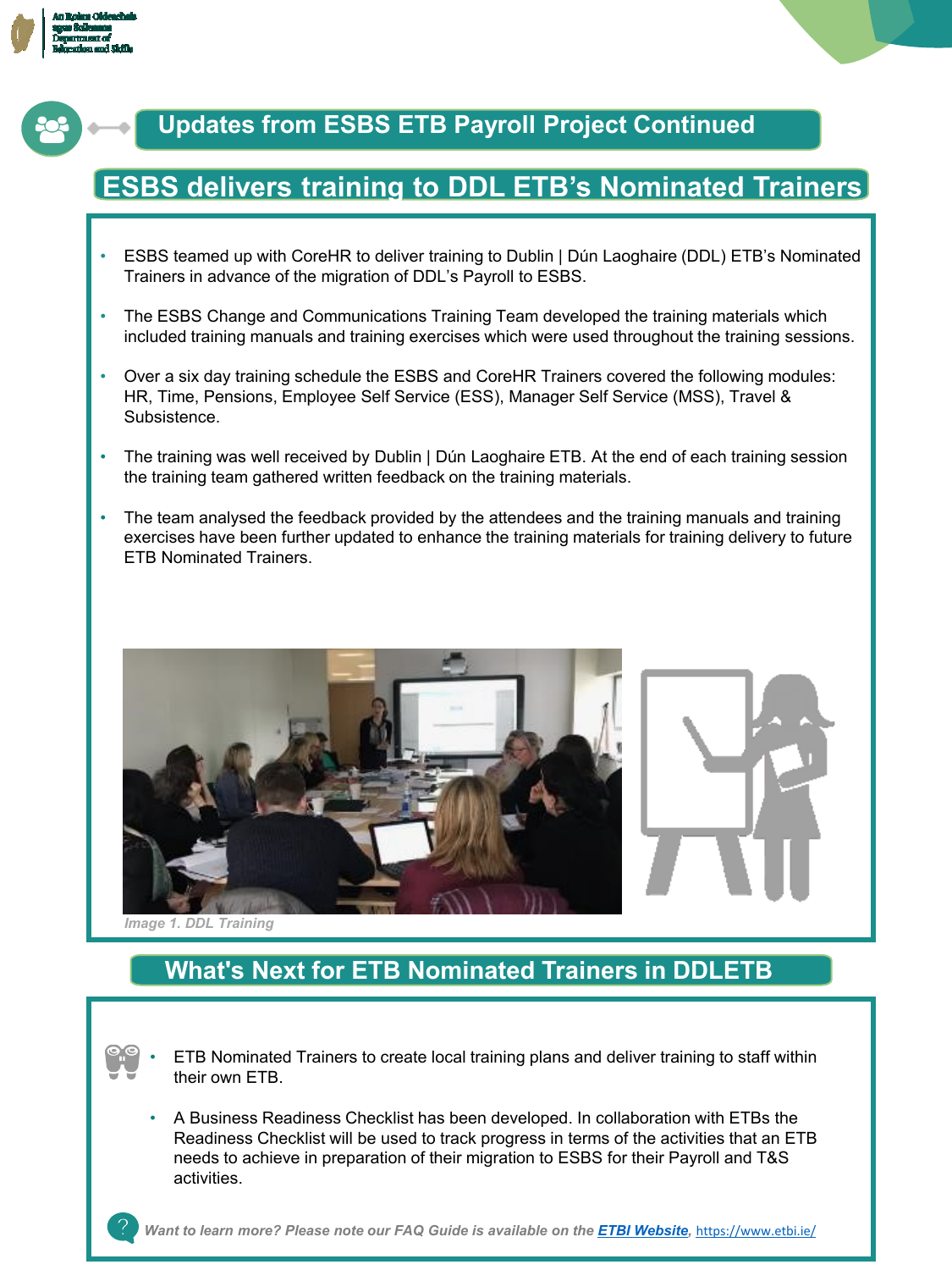



# **Updates from ESBS ETB Payroll Project Continued**

## **Shared Services Coordination Committee for Payroll & Finance**

We would encourage, as advised by ETB Payroll Steering Group, that a Shared Services Coordination Committee be established in each ETB as soon as possible.

The Transition Lead (TL) within each ETB will act as a liaison of information flow; feeding information to and from the Committee which will enable any issues and concerns to be raised and addressed. Both the Committee & TL will play a vital role in relation to communications and assisting with key project activities.



# **ETB Actions**

Steps and actions all ETB's can take in advance of migration to the ESBS for Payroll and Travel & Subsistence (T&S):

**Form a Shared Services Coordination Committee for both Payroll and Finance 1 projects**

**Request Access to Core University; contact esbsetbpayroll@esbs.gov.ie to request 2 access to Core University for yourself or for members of your team**

**Align Pay dates to ESBS pay dates** to encourage their relevant staff members to gain familiarisation with the CoreHR system and Although it is not a requirement for ETBs to access Core University it would be beneficial for ETBs modules such as CorePersonnel, CoreTime, Core Pensions, CorePortal, Timesheets, Leave Requests ahead of migrating to ESBS ETB Payroll.

**Align Pay dates to ESBS pay dates 3 If you require further information please contact esbsetbpayroll@esbs.gov.ie**